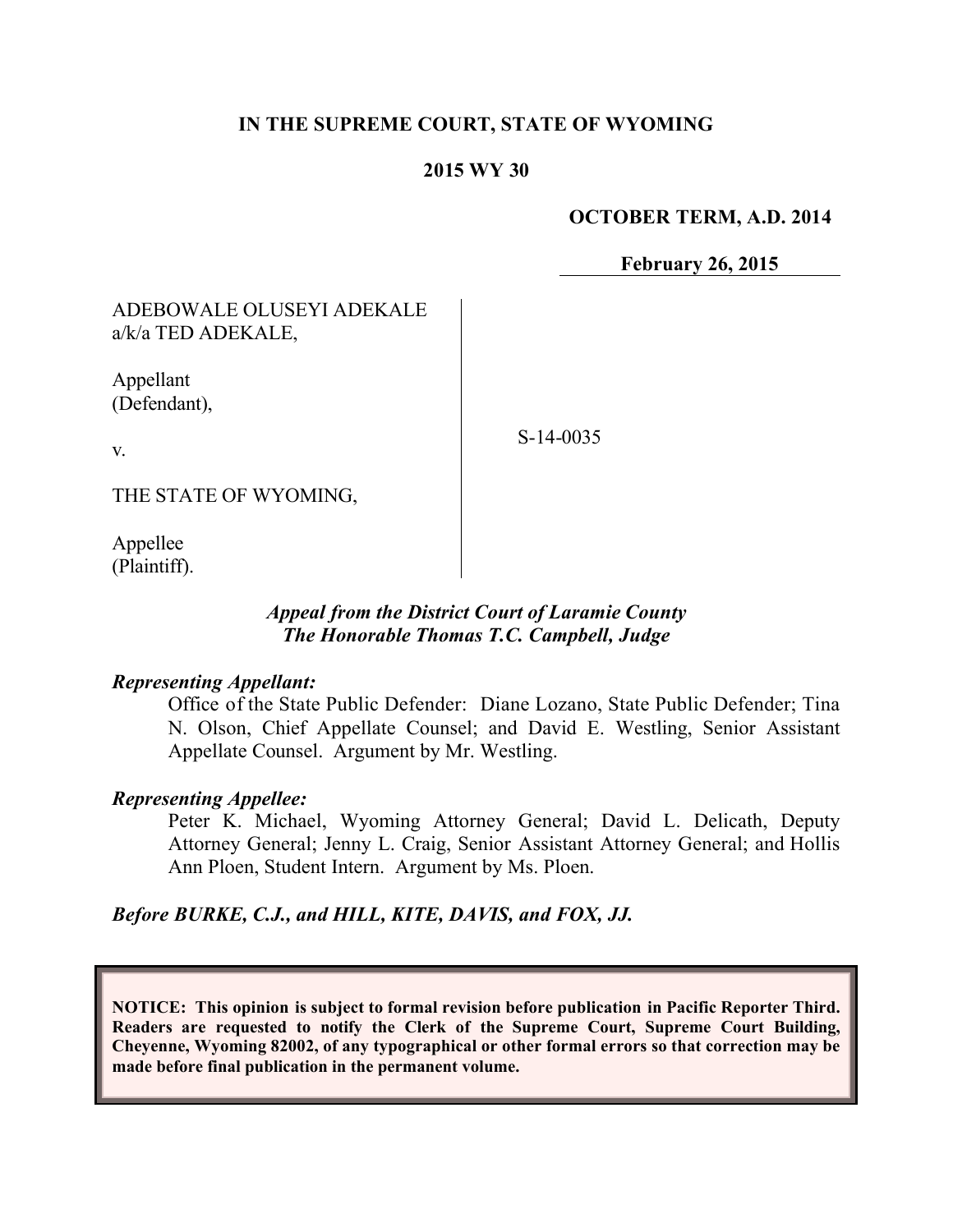### **HILL,** Justice.

 $\overline{a}$ 

[¶1] A jury found Adebowale Oluyseyi Adekale guilty of fifteen counts of felony Medicaid fraud and one count of misdemeanor Medicaid fraud under Wyo. Stat. Ann. § 42-4-111(a) and (b)(i). The district court sentenced Mr. Adekale to sixteen concurrent terms of four to ten years but suspended that sentence in favor of eight years of supervised probation. Mr. Adekale's timely appeal followed. Mr. Adekale contends that the State failed to present evidence that he provided "medical assistance" as defined in Wyo. Stat. Ann. § 42-4-102(a)(ii) and that the district court erred in its instruction to the jury. Mr. Adekale also appeals his sentence, which included a felony sentence for a misdemeanor conviction. We affirm in part and remand in part.

# **ISSUES<sup>1</sup>**

- [¶2] Mr. Adekale raises essentially four issues on appeal:
	- I. Whether the district court abused its discretion when it denied Mr. Adekale's motion for judgment of acquittal because the State produced no evidence that Mr. Adekale provided "medical assistance" as required by W.S. § 42-4-  $111(a)$ .
	- II. Whether the district court abused its discretion when it denied Mr. Adekale's motion for judgment of acquittal because the State failed to prove the instructional element concerning the dates of the alleged fraud.
	- III. Whether the district court erred in its instructions to the jury when it included the term "habilitation," and omitted the definitions of "medical assistance" and "knowingly."
	- IV. Whether the district court erred in regard to one of the counts when it imposed a felony sentence for a misdemeanor conviction of Medicaid fraud.

<sup>1</sup> Mr. Adekale identified only three issues on appeal because the denial of his motion for judgment of acquittal included a determination of the statutory definition of "medical assistance" as well as a rejection of his argument that the State must prove the specific dates on which he committed fraud. We see these issues as sufficiently distinct to warrant separate analysis.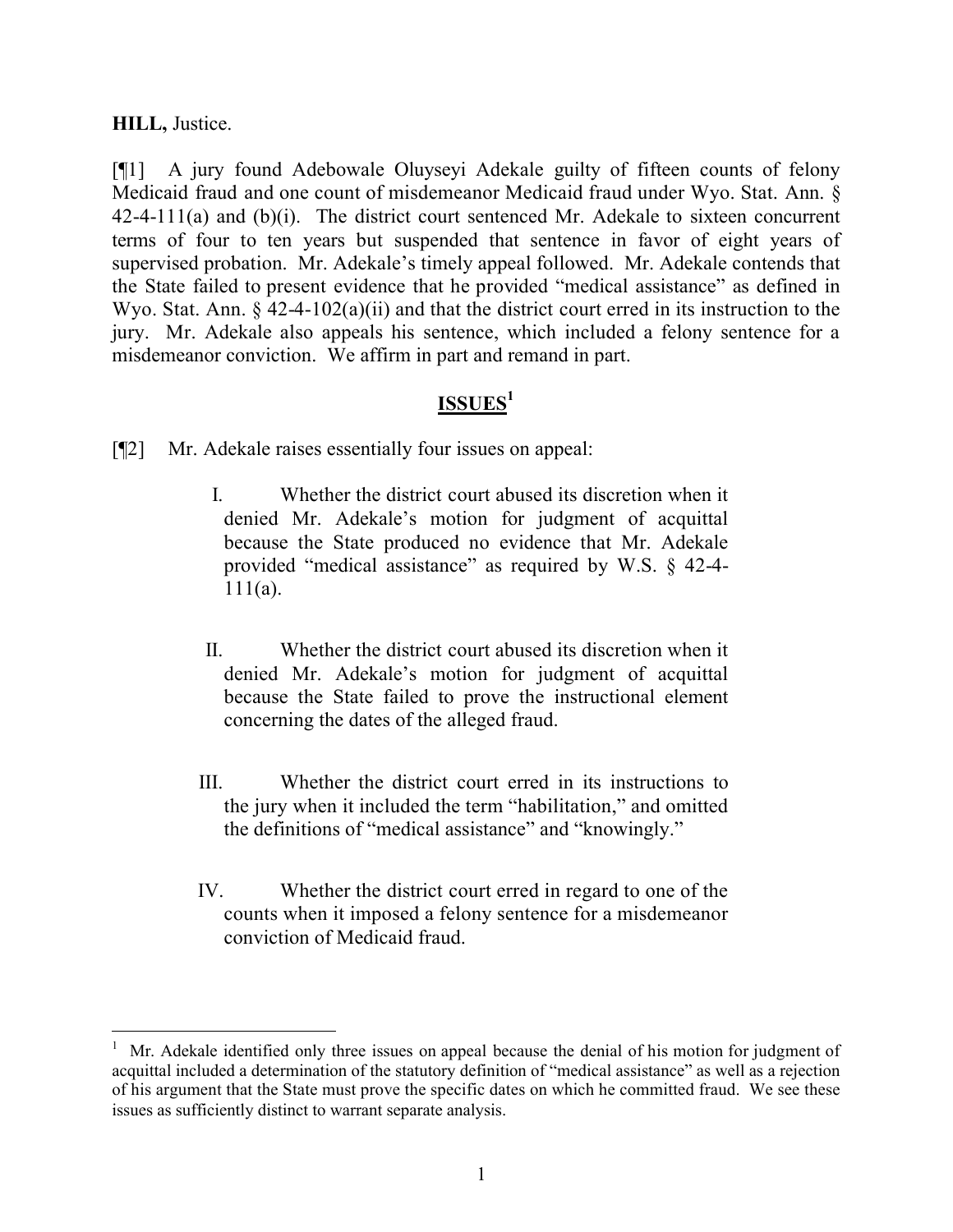Each issue requires examination under different standards of review. For this reason, we address each issue independently herein.

### **FACTS**

[¶3] The Medicaid waiver program involved in this case provides residential habilitation and day habilitation services for developmentally disabled patients. Residential habilitation provides basic services to recipients able to live in their own home. Day habilitation provides patients the necessary physical and occupational tools to interact with society. Each recipient of these services has a plan which sets out the necessary services as well as a necessary caregiver to patient ratio. Mr. Adekale was a certified waiver services provider for both day and residential habilitation. Mr. Adekale offered these services through his business, Developmental Resources Center. The Medicaid fraud charges in this case deal with both categories of services.

[¶4] A complaint concerning billing discrepancies prompted an investigation of Mr. Adekale, and an investigator identified a pattern of fraud in Mr. Adekale's billing practices. Following the investigation, the State filed a sixteen-count information against Mr. Adekale for violating Wyo. Stat. Ann.  $\S$  42-4-111(a) and (b)(i) and (ii) (LexisNexis 2013).

[¶5] In pretrial motions, Mr. Adekale requested that the jury instructions include the definition of "medical assistance" found in Wyo. Stat. Ann. § 42-4-102(a)(ii) (LexisNexis 2013):

> "Medical assistance" means partial or full payment of the reasonable charges assessed by any authorized provider of the services and supplies enumerated under W.S. 42-4-103 and consistent with limitations and reimbursement methodologies established by the department, which are provided on behalf of a qualified recipient, excluding those services and supplies provided by any relative of the recipient, unless the relative is a family caregiver providing services through a corporation or a limited liability company, which corporation or limited liability company the relative may own, under a home and community based waiver program, or for cosmetic purposes only[.]

The district court denied the request as premature and informed the parties that final instructions would be decided at trial. On the day trial began, the district court reviewed jury instructions with both parties. The State and Mr. Adekale stipulated to the general instruction that "[t]he information in this case charges . . . Adekale with unlawfully making false statements in providing habilitation services to Medicaid clients."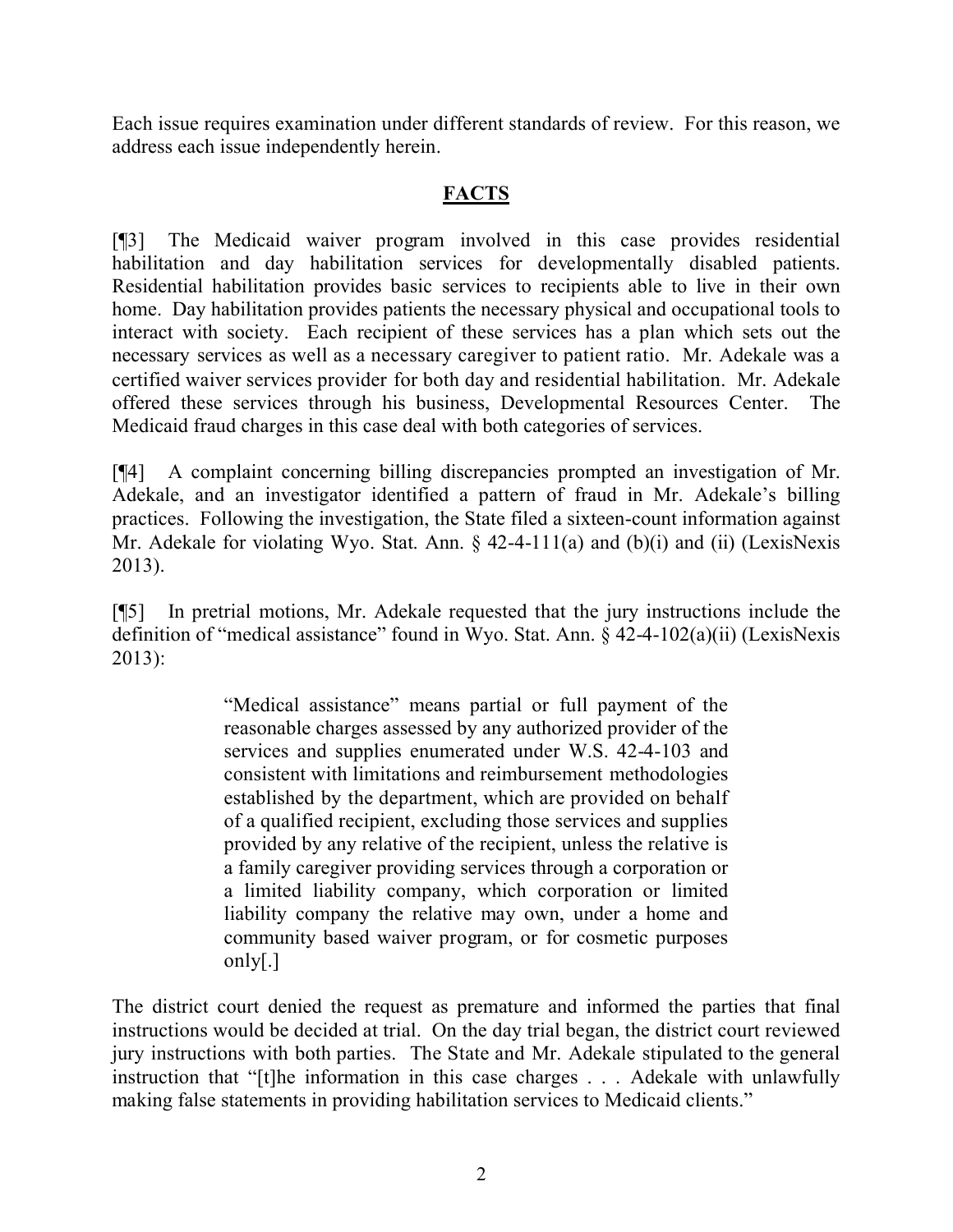[¶6] At trial, the State presented evidence that Mr. Adekale developed a pattern of billing the Medicaid program for services he did not perform. Service logs indicated that Mr. Adekale provided care for certain patients, though those patients were out of town or otherwise unavailable during the dates of the alleged care. The State also presented evidence of numerous incidents where some amount of care was provided, but that Mr. Adekale billed for services in excess of those actually provided.

[¶7] Following the conclusion of the State's case in chief, Mr. Adekale moved for judgment of acquittal arguing that the State failed to prove the precise dates on which he committed fraud or that he provided medical assistance as defined in § 42-4-102. Mr. Adekale's proposed understanding of that term requires that the State prove *he made payment* for the services received by *his* patients. The district court denied the motion for judgment of acquittal. The court held that charges covering a range of dates afforded due process in this case and that the alleged grammatical deficiency in the statutory definition of "medical assistance" would not cause the fraud charges to fail.

[¶8] The defense rested without presenting evidence and the court excused the jury to allow the parties to conference and determine final jury instructions. In conference, Mr. Adekale objected to the inclusion of the terms "habilitation" or "habilitation services" in the instruction describing the type of services provided.<sup>2</sup> Mr. Adekale then requested that instruction specifically define the terms "medical assistance" and "knowingly." The district court again emphasized that defining the term "medical assistance" would unnecessarily confuse the jury. Further, the district court recognized fraud as a general intent crime and therefore determined that including a definition of "knowingly" was unnecessary. The district court issued its instructions to the jury and the jury returned a guilty verdict on all sixteen counts.

[¶9] The district court sentenced Mr. Adekale to a minimum of four years to a maximum of ten years of confinement for each count, ordering each count to run concurrently. The district court suspended Mr. Adekale's confinement sentence in favor of eight years of supervised probation in addition to restitution. Mr. Adekale timely filed his appeal.

### **DISCUSSION**

[¶10] A comprehensive examination of the Wyoming Medical Assistance and Services Act indicates that while the statute under which the State charged Mr. Adekale is

<sup>2</sup> The State's proposed instruction read: "providing habilitation services for the Medicaid waiver program." Mr. Adekale's proposed instruction read: "the defendant foreknowingly (sic) made a false statement or representation in providing medical assistance." The final instruction read: "The Defendant . . . knowingly made a false statement or misrepresentation in providing Medicaid medical assistance in the form of habilitation services . . ."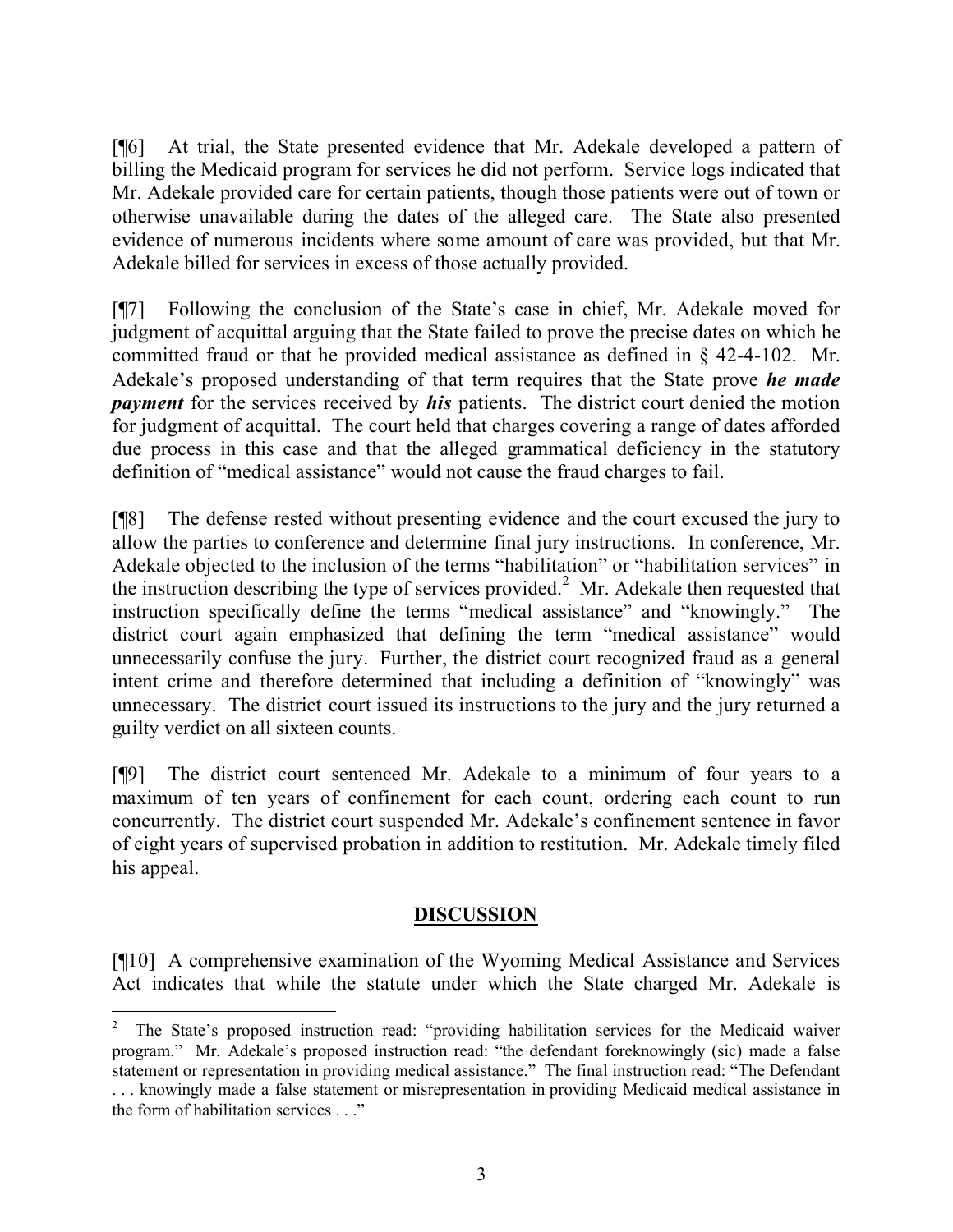ambiguous, the legislature's intent to criminalize the conduct involved in this case is clear. Accepted principles of statutory interpretation require this Court to implement that intent if possible. The district court did not abuse its discretion when it denied Mr. Adekale's motion for judgment of acquittal and the instructions proffered to the jury adequately advised them of the basis for his conviction. For these reasons we affirm Mr. Adekale's conviction as well as the district court's denial of his motion for judgment of acquittal. The district court, however, incorrectly sentenced Mr. Adekale for sixteen felony counts rather than for the fifteen felony counts and one misdemeanor count for which he was convicted. We remand the improper sentence for correction by the district court.

## *Issue I*

[¶11] Mr. Adekale first contends that the district court abused its discretion when it denied his motion for judgment of acquittal because the State produced no evidence that Mr. Adekale provided "medical assistance" as that term is defined in  $\S$  42-4-102(a)(ii). Resolving this issue requires applying this Court's tools of statutory construction.

[¶12] Statutory interpretation is a question of law which we review *de novo*. *Crain v. State*, 2009 WY 128, ¶ 8, 218 P.3d 934, 938 (Wyo. 2009). The plain, ordinary, and usual meaning of words used in a statute controls in the absence of clear statutory provisions to the contrary. *Id.* Where there is plain, unambiguous language used in a statute there is no room for construction, and a court may not look for and impose another meaning. *Id.* Where legislative intent is discernible a court should give effect to the "most likely, most reasonable, interpretation of the statute, given its design and purpose." *Rodriguez v. Casey*, 2002 WY 111, ¶ 20, 50 P.3d 323, 329 (Wyo. 2002).

[¶13] We have said that we will not add language or choose other words to change the meaning of a statute. *Stutzman v. Office of Wyoming State Eng'r*, 2006 WY 30, ¶¶ 14-16, 130 P.3d 470, 475 (Wyo. 2006). On the other hand, "it is one of the surest indexes of a mature and developed jurisprudence . . . to remember that the statutes always have some purpose or object to accomplish, whose sympathetic and imaginative discovery is the surest guide to their meaning." *Cabell v. Markham*, 148 F.2d 737, 739 (2d Cir. 1945), *judgment aff'd,* 326 U.S. 404, 66 S.Ct 193, 90 L.Ed. 165 (1945); 2A Norman J. Singer and J.D. Shambie Singer, *Sutherland on Statutory Construction* § 45:9 ( $7<sup>th</sup>$  ed. 2014). This Court will not interpret a statute in a way which renders any portion of it meaningless or in a manner producing absurd results. *Stutzman*, ¶ 16, 130 P.3d at 475.

[¶14] For these reasons, the majority of courts have transposed words and phrases when necessary to effect a manifest legislative intent and to give a statute meaning and avoid absurdity. *See* 2A *Sutherland on Statutory Construction*, *supra*, § 47:35. Courts have also permitted the substitution of one word for another if necessary to carry out legislative intent. *Id*. at § 47:36. Although they do so with care and only when necessary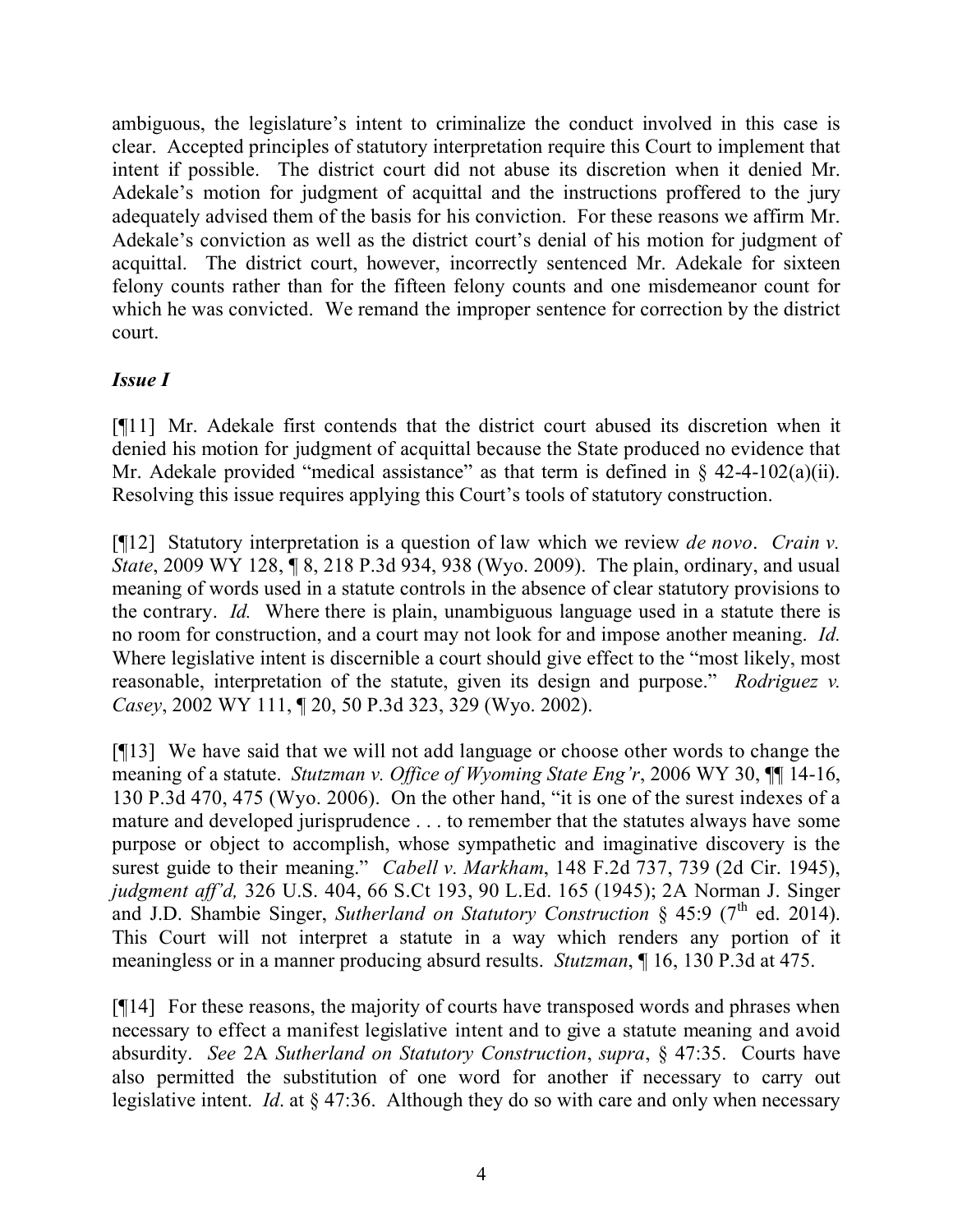to effect legislative intent, courts even go so far as to insert or add words to do so. *Id*. at § 47:38.

[¶15] This case also demands consideration of the long-standing rule that statutes be read in *pari materia*. *Crain*, ¶ 8, 218 P.3d 938. This requires a construction which reconciles inconsistencies in one portion of a statute with another statute dealing with the same subject. *Id*. The resolution of this case requires that we approach these tools of statutory interpretation cautiously, but we are convinced their prudent use is warranted here.

[¶16] The Wyoming Medical Assistance and Services Act, Wyo. Stat. Ann. § 42-4-101, *et seq.,* governs Wyoming's administration of the combined state and federal health program commonly known as Medicaid. This Court gave a concise overview of the Medicaid program in *Estate of Marusich v. State ex rel. Dep't of Health*, 2013 WY 150, ¶ 9, 313 P.3d 1272, 1276-77 (Wyo. 2013). The Medicaid program provides medical benefits to qualified recipients as a payer of last resort. *Id.* This appeal turns on the legislature's definition of the exchange by which Medicaid benefits flow from the State as "payer of last resort" to those receiving medical services. A thorough reading of the Wyoming Medical Assistance and Services Act shows that "medical assistance" is a term used throughout the Act to describe this exchange. *See*, e.g., Wyo. Stat. Ann. § 42-4- 103(a) (LexisNexis 2013) (Services and supplies authorized for medical assistance); Wyo. Stat. Ann. § 42-4-104(c)(ii) (LexisNexis 2013) (medical assistance computed on the per diem basis rate); Wyo. Stat. Ann. § 42-4-201(a) (LexisNexis 2013) (the recipient shall not be deprived of any medical assistance for which he is entitled under this chapter).

[¶17] Into this benefit program enters a provider of services, such as Mr. Adekale, who renders medical services and would ordinarily bill his patient for those services. In the waiver program, however, Mr. Adekale provides services to Medicaid beneficiaries and accounts to the Wyoming office administering Medicaid for payment of those services.

[ $[18]$ ] The heart of this issue lies with the language of Wyo. Stat. Ann. § 42-4-111(a) (LexisNexis 2013), the charging statute, which provides that:

> No person shall knowingly make a false statement or misrepresentation or knowingly fail to disclose a material fact in providing medical assistance under this chapter.

The statute is ambiguous when read together with Wyo. Stat. Ann.  $\S$  42-4-102(a)(ii) (LexisNexis 2013), which defines "medical assistance" as:

> "Medical assistance" means **partial or full payment of the reasonable charges assessed by any authorized provider** of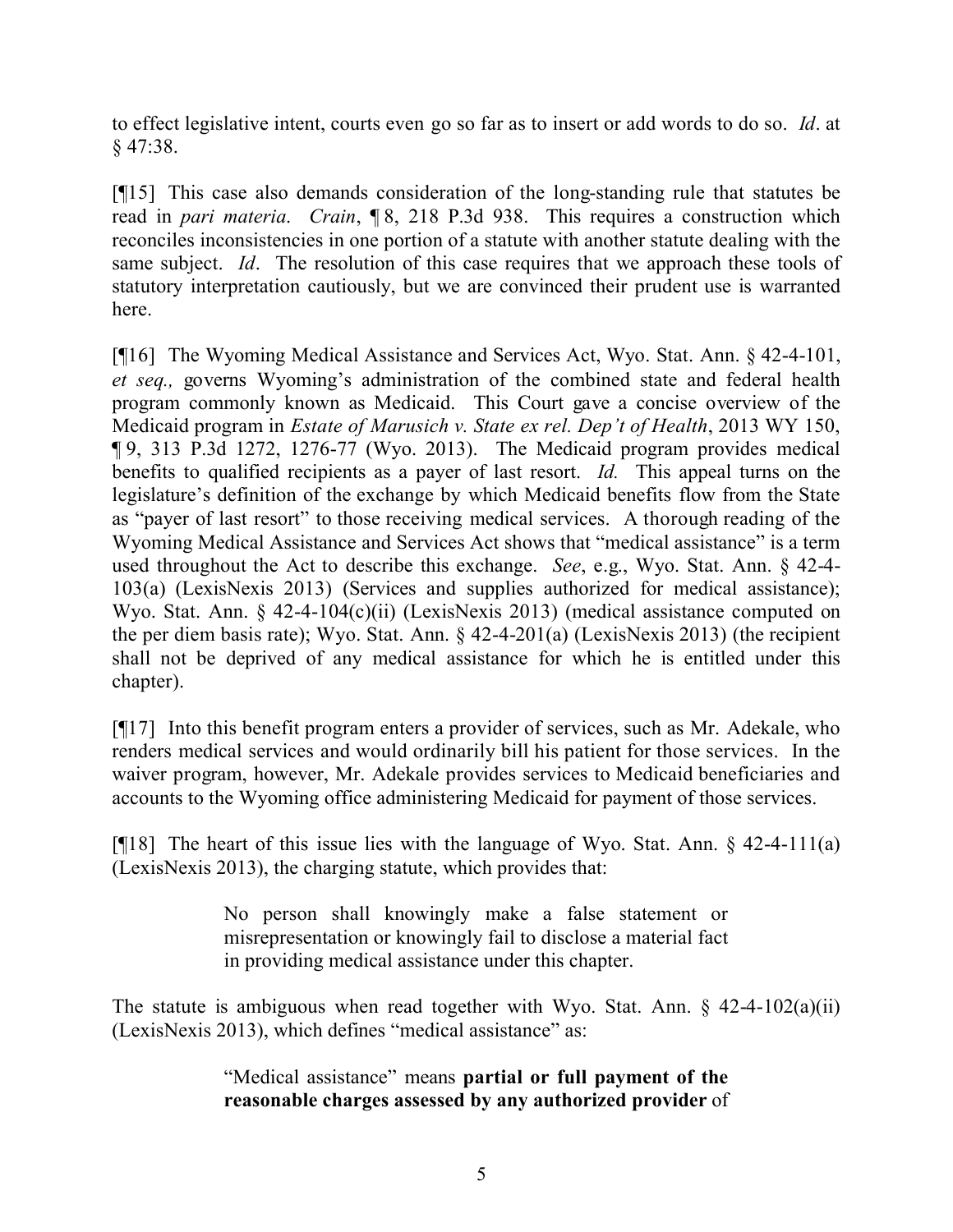the services and supplies enumerated under W.S. 42-4-103 and consistent with limitations and reimbursement methodologies established by the department, which are provided on behalf of a qualified recipient, excluding those services and supplies provided by any relative of the recipient, unless the relative is a family caregiver providing services through a corporation or a limited liability company, which corporation or limited liability company the relative may own, under a home and community based waiver program, or for cosmetic purposes only[.] [Emphasis added.]

[ $[19]$ ] The language of  $\S$  42-4-111 is ambiguous because strict construction of the statute would render it meaningless. By using the word "providing," the legislature clearly intended to criminalize false representations by those seeking compensation for providing services or supplies (*i.e*., care) to Medicaid recipients when those misrepresentations resulted in payment. This conclusion is reinforced by  $\S$  42-4-111(b), which provides for a penalty of up to ten years in prison if "the value of medical assistance" is five hundred dollars or more, but for a misdemeanor if it is less. In other words, the punishment is related to the amount of payment received.

[ $[$ [20] A completely literal reading of § 42-4-111(a) in conjunction with § 42-4-102(a)(ii) could cause one to accept the absurd notion that the legislature intended to criminalize payment of money by those who provide services to Medicaid recipients. However, providers do not pay; rather, they receive payment for the services they render. The statute would be meaningless if read in that fashion, as it would apply to no one.

[¶21] When § 42-4-111(a) is read in *pari materia* with the other Medicaid provisions, it is clear that the legislature intended to provide that "[n]o person [providing services] shall knowingly make a false statement or misrepresentation or knowingly fail to disclose a material fact in applying for medical assistance (payment) under this chapter."

[ $[$ 22] One may argue that § 42-4-111(c) by its terms is the statute applicable to the conduct Mr. Adekale was charged with. That statute provides:

> No person shall knowingly make a false statement or misrepresentation or knowingly fail to disclose a material fact in obtaining medical assistance under this chapter. A person violating this subsection is guilty of a misdemeanor punishable by imprisonment for not more than six (6) months, a fine of not more than seven hundred fifty dollars (\$750.00), or both.

Wyo. Stat. Ann. § 42-4-111(c) (LexisNexis 2013).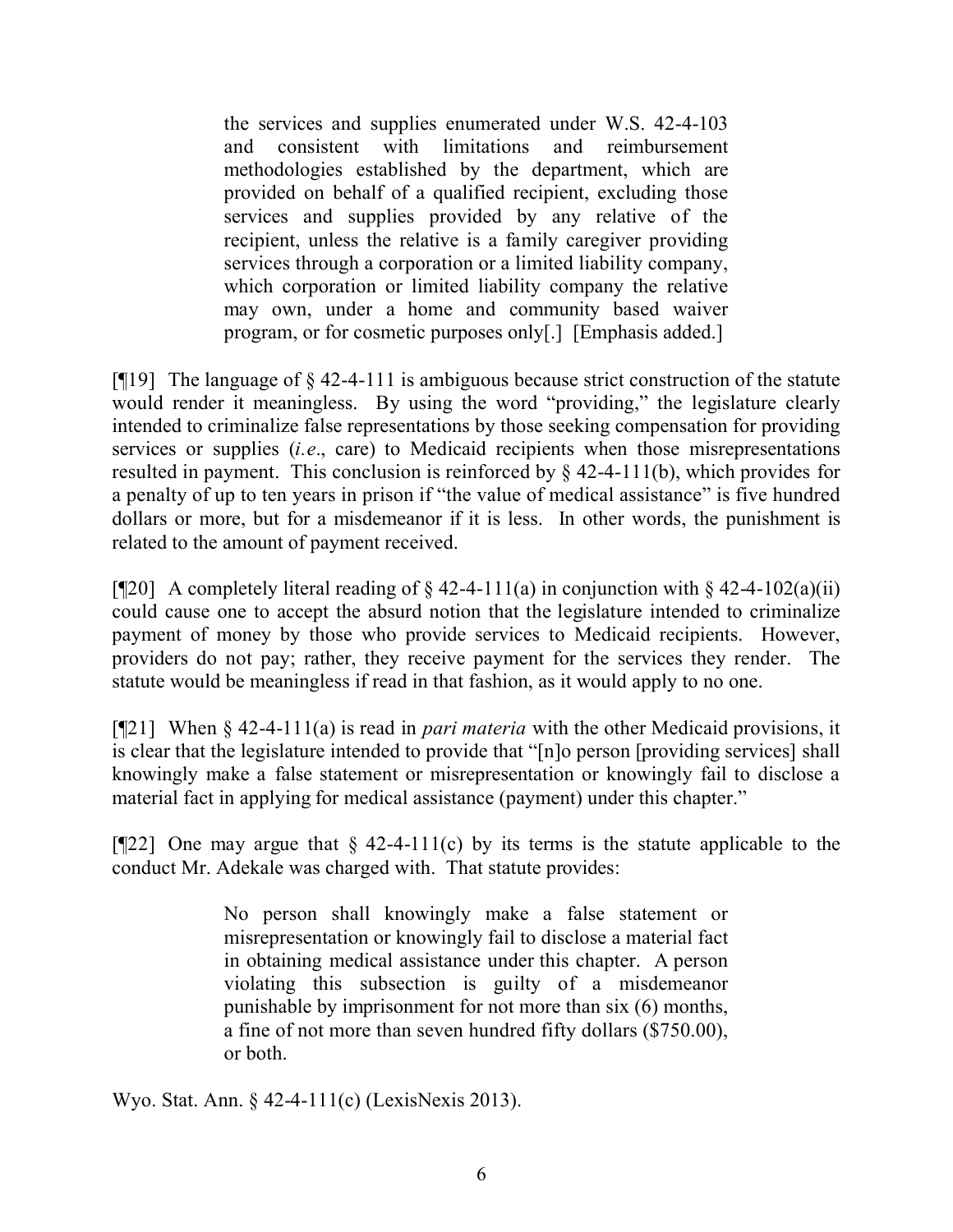[¶23] The argument would go that Mr. Adekale literally obtained medical assistance by the above definitions and could only be convicted of a misdemeanor regardless of how much money he was paid. This interpretation is incorrect. This statute applies to those whom have received care from a provider. This unremarkable conclusion is supported by two simple reasons. First, as heretofore explained, § 42-4-111(a) would still be rendered meaningless and applicable to no one. Secondly, the penalty section, which is related to the amount of payment made, would also be meaningless and contrary to the statutory scheme. We can only conclude that the legislature intended to say that "no person applying for Medicaid benefits shall knowingly make a false statement or misrepresentation or knowingly fail to disclose a material fact in obtaining medical care from a provider." The legislature intended to punish those applying for Medicaid benefits less harshly for false misrepresentations than it did those in the business of providing services to many Medicaid benefit recipients.

[¶24] This is not to suggest that the legislature should not consider simplifying the crime in question by eliminating the technical jargon it contains. It did so in the Wyoming Medicaid False Claims Act of 2013, where it granted the State the right to recover treble damages if a claimant "knowingly presents or causes to be presented a false or fraudulent claim for payment or approval." Wyo. Stat. Ann. § 42-4-303(a)(i) (LexisNexis 2013). Iowa uses the term "medical assistance," but also defines the term "provider," and more clearly defines the elements of the crime as follows:

> A person who knowingly makes or causes to be made false statements or misrepresentations of material facts or knowingly fails to disclose material facts in application for payment of services or merchandise rendered or purportedly rendered by a provider participating in the medical assistance program under this chapter commits a fraudulent practice.

I.C.A. § 249A.2(12) (definition of provider); § 249A.51 (West 2013). The federal health care fraud statute is also quite simple:

> (a) Whoever knowingly and willfully executes, or attempts to execute, a scheme or artifice--

(1) to defraud any health care benefit program; or (2) to obtain, by means of false or fraudulent pretenses, representations, or promises, any of the money or property owned by, or under the custody or control of, any health care benefit program, in connection with the delivery of or payment for health care benefits, items, or services, shall be fined under this title or imprisoned not more than 10 years, or both.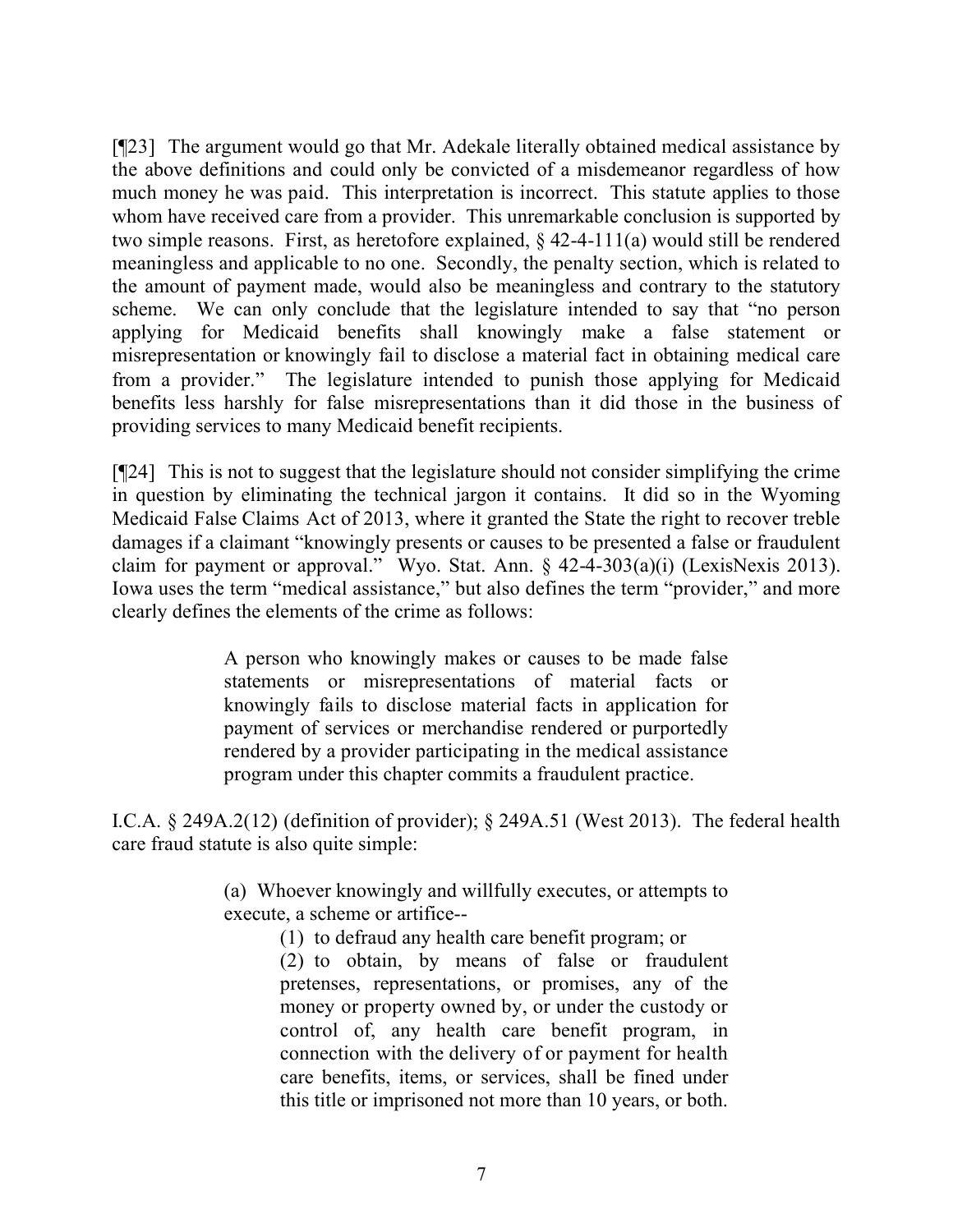### 18 U.S.C.A. § 1347 (2000).

### *The Rule of Lenity*

[¶25] No discussion of this issue would be complete without addressing the rule of lenity or strict construction of criminal statutes. That rule provides that an ambiguity in a criminal statute should be resolved in favor of lenity. *See, e.g., Amrein v. State*, 836 P.2d 862, 864-65 (Wyo. 1992). Another formulation of the rule is that penal statutes are to be strictly construed against the government. 3 Norman J. Singer and J.D. Shambie Singer *Sutherland on Statutory Construction*, § 59:3 (7<sup>th</sup> ed. 2008). Still another formulation is that when a court is faced with two reasonable interpretations of a criminal statute and legislative intent is ambiguous, the court should adopt the less punitive alternative. *Id*. at  $§ 59:4.$ 

[¶26] The rule has its limitations, however. As observed in 3 *Sutherland on Statutory Construction*, *supra*, at § 59:6:

> The rule of strict construction is not the only factor which influences the interpretation of penal laws. Instead, the rule is merely one among various aids which may be useful to determine the meaning of penal laws. This has been recognized time and again by the decisions, which frequently enunciate the principle that the intent of the legislature, or the meaning of the statute, must govern, and that strict construction should not be permitted to defeat the policy and purposes of the statute. One court has noted that "While criminal statutes must be strictly construed to avoid the creation of penalties by construction, such reasonable view must be taken of a statute as will effectuate the manifest intent and purpose of the lawmakers." A federal district court has said, "The strict construction of a criminal statute does not mean such construction of it as to deprive it of the meaning intended. Penal statutes must be construed in the sense which best harmonizes with their intent and purpose."

If legislative intent is sufficiently clear, strict construction cannot defeat that intent, even in the case of criminal statutes.

[¶27] In addition, the rule applies with greater vigor when the statute establishes an offense which is *malum prohibitum*, a crime merely because it is prohibited by statute, as opposed to a crime which is inherently immoral and therefore *malum in se*. 3 *Sutherland on Statutory Construction*, *supra*, § 59:4. This is because conduct which is otherwise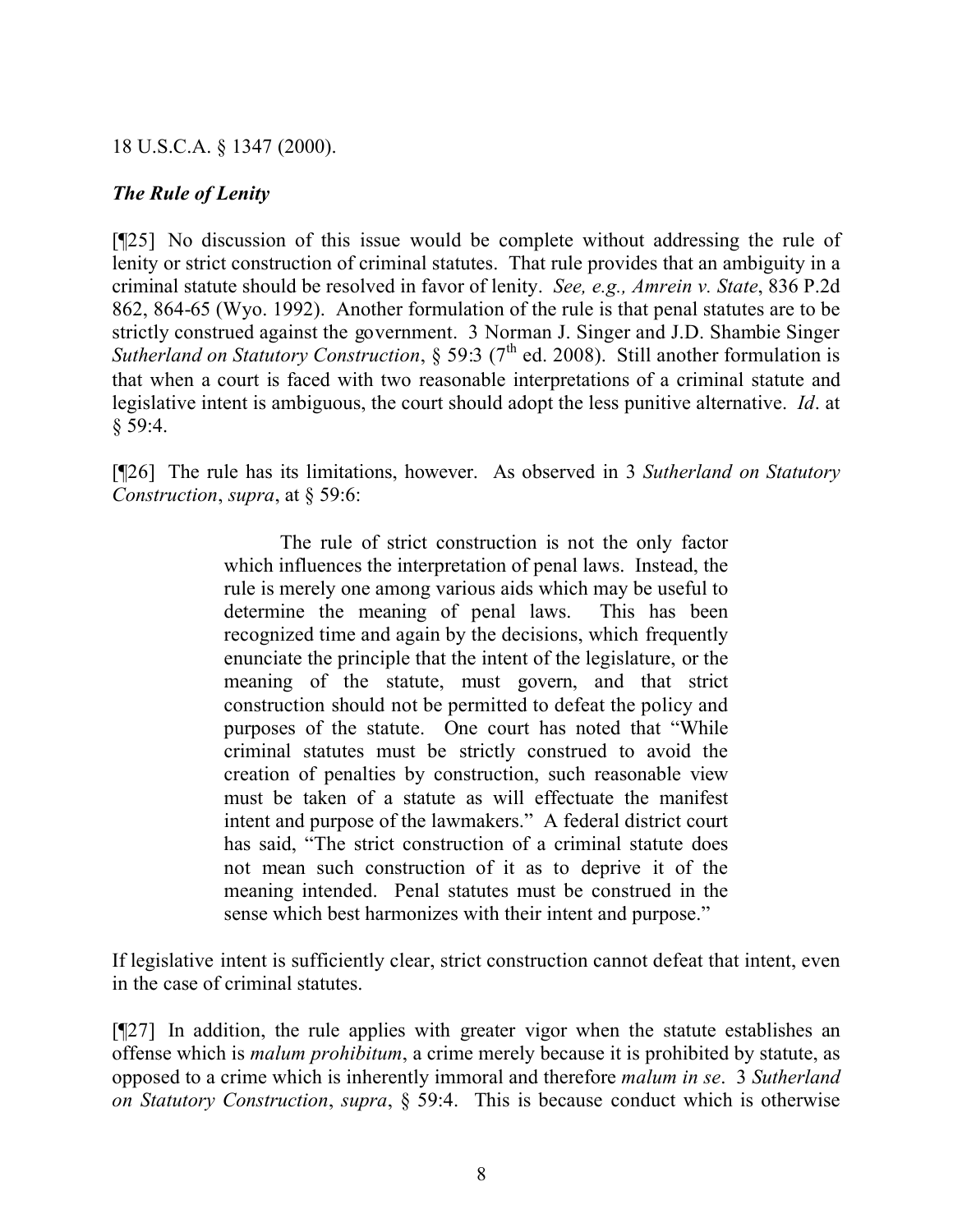innocent and lawful should not become criminal without a clear and positive expression of legislative intent. *People v. Adamkeiwicz*, 81 N.E.2d 76, 78 (N.Y. 1948).

[¶28] By these standards, the statute is sufficiently definite and the legislative intent clear. Although the charging statute and definition of medical assistance read in isolation are somewhat ambiguous, that ambiguity is resolved by a review of the entire statutory scheme, including the penalty structure. *See Rodriguez*, ¶ 20, 50 P.3d at 329. In addition, obtaining property by making false statements is *malum in se* – it is a form of theft. The crime of false pretenses has been in existence since at least 1757. 3 Wayne R. LaFave, *Substantive Criminal Law* § 19.7, at 114 (2003). It was prohibited when the statute in question was adopted in 1967 and continues to be a crime today in Wyo. Stat. Ann. § 6-3-407 (LexisNexis 2013). 3 Someone in Mr. Akekale's position could not reasonably have believed, after reading the statute in its entirety, that he could obtain payment for services through the Medicaid program by misrepresenting the work he had performed or the number of clients he served at a time. A review of the penalties in § 42- 4-111(b) should have made it clear that misrepresentations resulting in payment of over \$500 were felonies.

[¶29] We next consider whether the evidence is sufficient for a jury to conclude that each element of the crime was proven beyond a reasonable doubt. *Anderson v. State*, 2009 WY 119, ¶ 6, 216 P.3d 1143, 1145 (Wyo. 2009). In this case, the State presented evidence that on numerous occasions Mr. Adekale billed for services he did not perform. In accord with our discussion above, this is precisely the behavior the legislature criminalized when it passed § 42-4-111. Thus, a jury could conclude beyond a reasonable doubt that he made false statements or misrepresentations in providing medical assistance to Medicaid recipients. For these reasons, we find the district court did not abuse its discretion when it denied Mr. Adekale's motion for judgment of acquittal on this issue.

# *Issue II*

[¶30] The second issue raised by Mr. Adekale is whether the district court abused its discretion when it denied his motion for judgment of acquittal because the State failed to prove the instructional element concerning the dates of the alleged fraud. Because a range of dates has previously been acceptable as proof of a charge, we affirm the district court's decision here.

[¶31] As stated above, we review the denial of a motion for judgment of acquittal under a sufficiency of the evidence standard. *See Martinez v. State*, 2009 WY 6, ¶ 11, 199 P.3d

 <sup>3</sup> The 1957 statute was in a section headed "Cheats, Swindlers, False Pretenses, etc." A person who obtained anything of value worth twenty-five dollars or more was subject to up to ten years of imprisonment. Wyo. Stat. § 6-38 (1957).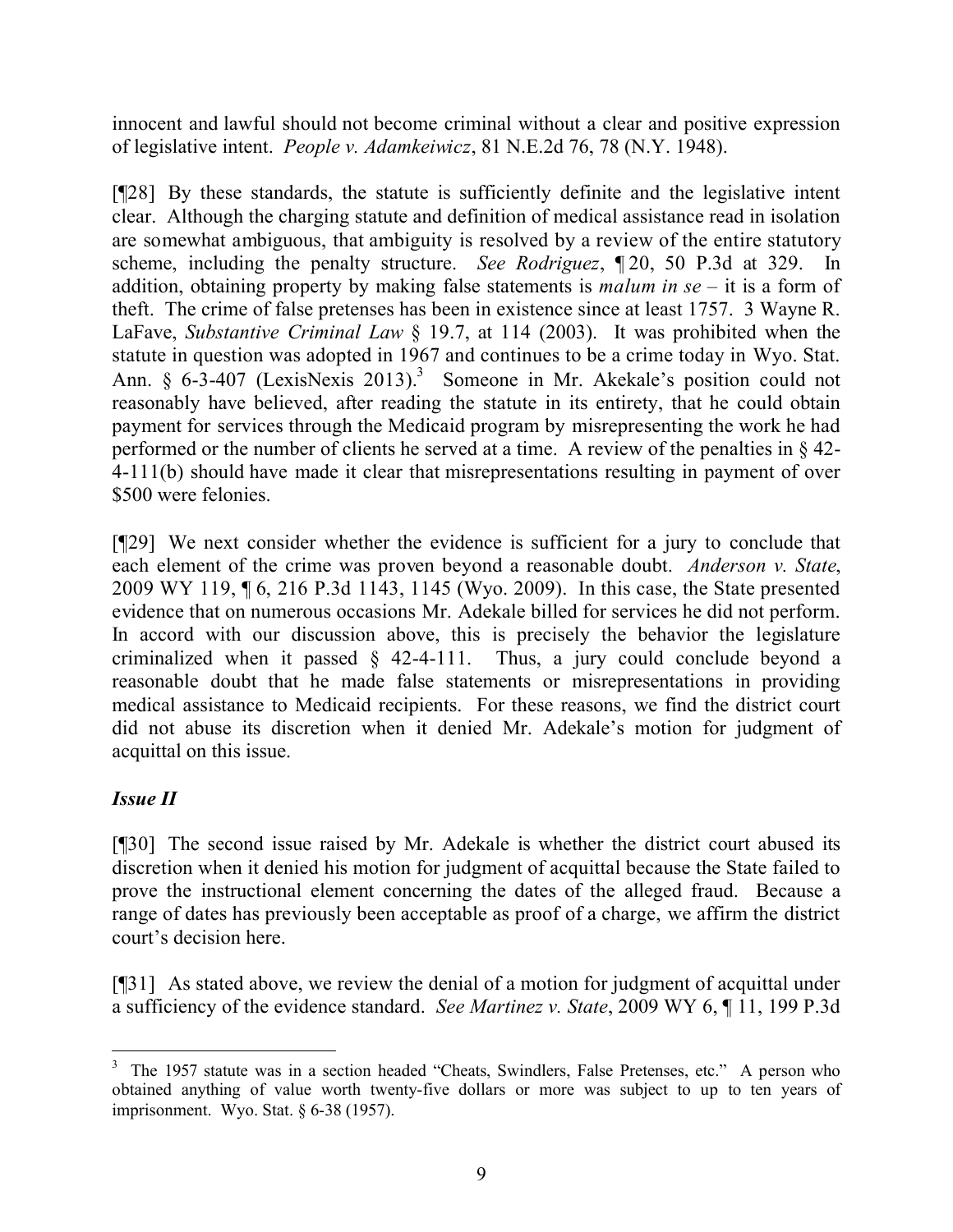526, 530 (Wyo. 2009) (citing *Aragon v. State*, 627 P.2d 599, 602 (Wyo. 1981)). In reviewing the sufficiency of the evidence, we assume evidence favoring the successful party is true and we also afford the successful party every favorable inference that may be drawn from the evidence. *Daley v. Wenzel*, 2001 WY 80, ¶ 24, 30 P.3d 547, 553 (2001). The evidence is sufficient if a jury could conclude that each element of the crime was proven beyond a reasonable doubt. *Anderson*, ¶ 6, 216 P.3d 1145.

[¶32] Regarding dates of a crime, proving criminal activity on a specific date may not be relevant to proving a crime was committed. *Lee v. State*, 2001 WY 129, ¶ 11, 36 P.3d 1133, 1138 (Wyo. 2001). Furthermore, unless time is an essential element of an offense, proving the specific date of the offense is unnecessary. *Spagner v. State*, 2009 WY 12, ¶ 17, n.6, 200 P.3d 793, 801 (Wyo. 2009). Adequate notice, however, may require that the State allege a general time frame within which a crime was committed. *See Lee,* ¶ 11, 36 P.3d at 1138.

[¶33] Here, the State presented Mr. Adekale's billing information and service logs to the jury along with witness testimony explaining how these documents evidence Medicaid fraud. Further testimony regarding Mr. Adekale's pattern of fraud included exhibits with billing dates submitted by Mr. Adekale. The instructions submitted to the jury included a range of dates for each count which corresponds to the charging information in this case.

[¶34] The jury could have reasonably inferred from the testimony and exhibits presented at trial that Mr. Adekale fraudulently billed the Medicaid program on or between the dates provided. From here, the jury could reasonably conclude, beyond a reasonable doubt, that Mr. Adekale made false statements and misrepresentations in violation of § 42-4-111.

## *Issue III*

[¶35] Mr. Adekale next challenges the instructions provided to the jury. Specifically, Mr. Adekale argues that the district court abused its discretion when it omitted the statutory definition of "medical assistance," added the term "habilitation services," and denied Mr. Adekale's request for a definition of the term "knowingly" within the instructions.

[¶36] The district court provided instructions that all took the following general form:

The elements of the crime of Medicaid Fraud as charged in this case under **Count I** are:

> 1. On or between March 1, 2011 and March 31, 2011;

2. In Laramie County, Wyoming;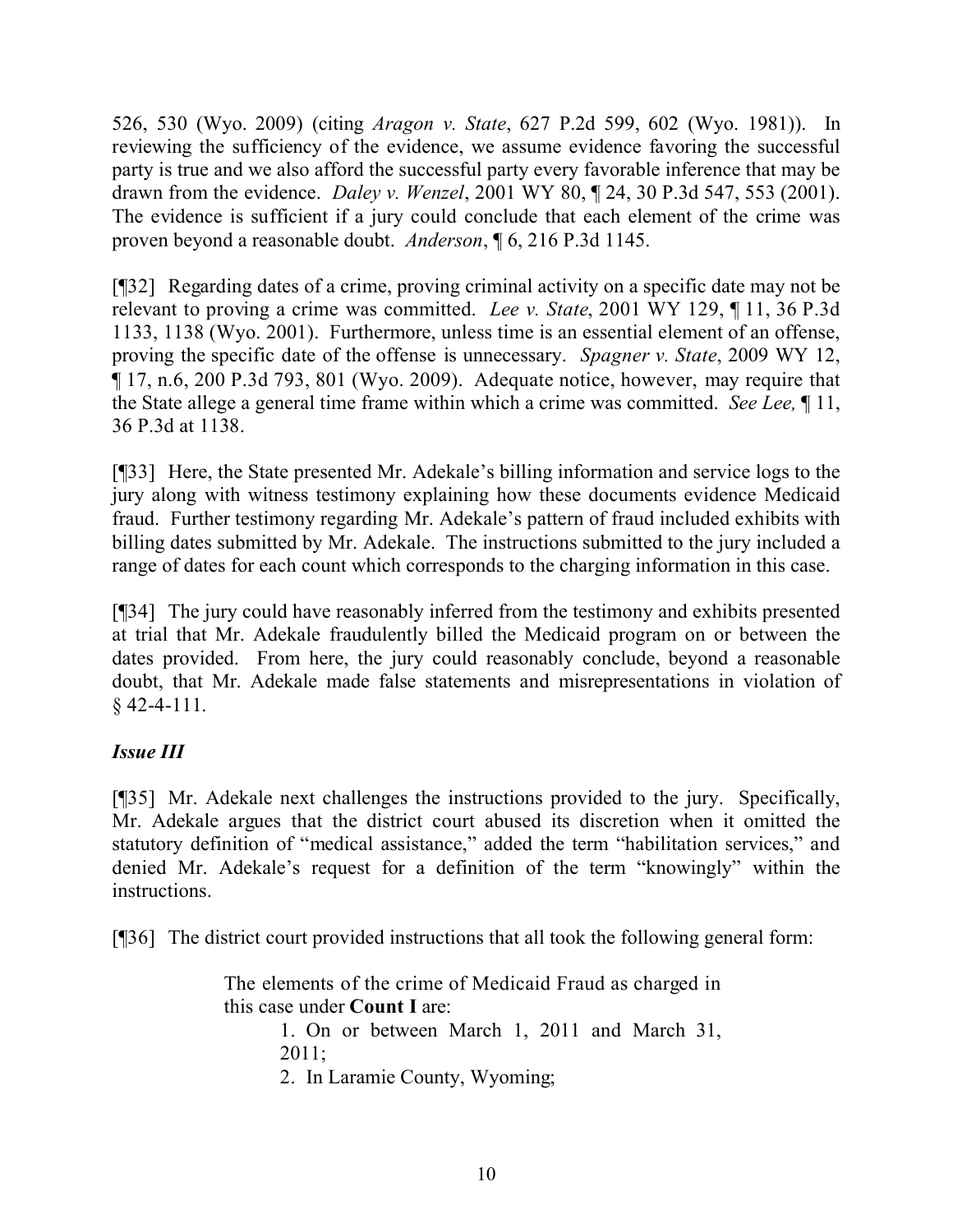## 3. The Defendant, **Adebowale Oluseyi "Ted" Adekale**;

4. Knowingly;

5. Made a false statement or misrepresentation;

6. In providing Medicaid medical assistance in the form of habilitation services to [the patient], and; 7. The value of the medical assistance was greater

than five hundred dollars (\$500.00).

[¶37] On appeal, challenges to jury instructions are reviewed under an abuse of discretion standard. *Budder v. State*, 2010 WY 123, ¶ 7, 238 P.3d 575, 577 (Wyo. 2010). District courts have substantial latitude to tailor jury instructions to the facts of the case. *Id.* "A trial court does not abuse its discretion by referring the jury to instructions that, when viewed as whole and in the context of the entire trial, fairly and adequately cover the issues." *Id*. As long as the instructions correctly report the law and the charges cover the relevant issues, there is no reversible error. *Garza v. State*, 2010 WY 64, ¶ 19, 231 P.3d 884, 890 (Wyo. 2010).

## *Medical Assistance*

[¶38] The instructions given adequately informed the jury of the elements of Medicaid fraud included in § 42-4-111. Reviewing the lengthy discussion of Mr. Adekale's issue with the term "medical assistance" is unnecessary. It is within the discretion of the district court to tailor jury instructions to the particular case. That is exactly what the district court did when it omitted a definition of medical assistance.

[¶39] The State charged Mr. Adekale for making false statements and misrepresenting facts relating to the exchange of benefits he participated in as an authorized provider of Medicaid services. It is entirely possible that both the manner in which the legislature defined "medical services" and the awkward insertion of that term into the charging statute would confuse the jury. The district court recognized that the definition could confuse the jury into believing that the statute criminalizes only fraudulent payments made by Medicaid officials to authorized providers of medical services, and not medical service providers who fraudulently bill for and receive Medicaid payments for services rendered.

[¶40] A provider of Medicaid services who makes false statements and misrepresentations concerning those services is subject to Wyoming's Medicaid fraud statute. That is why Mr. Adekale was charged, that is what the entire trial centered around, and that is what the jury was instructed on.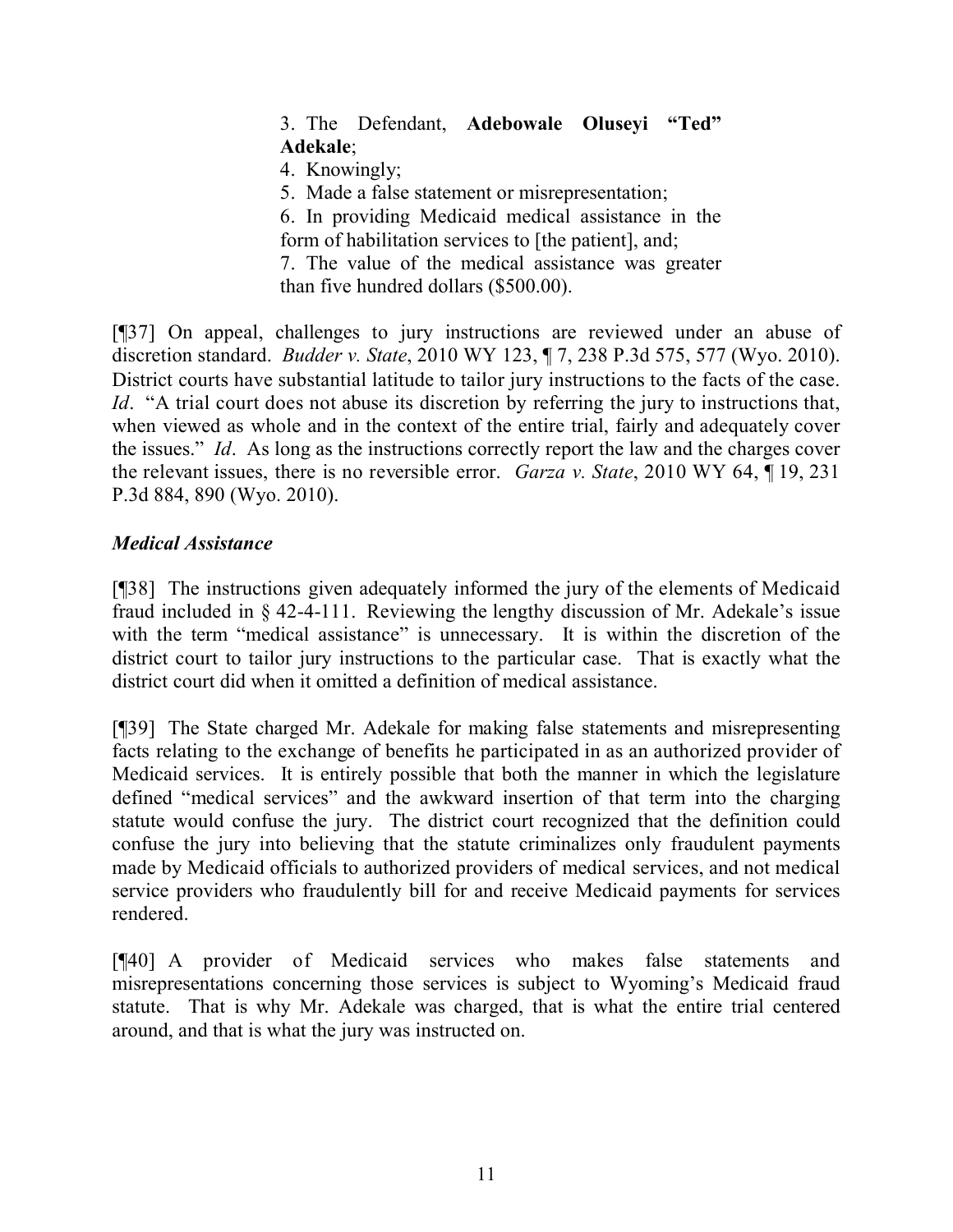## *Habilitation*

[¶41] Again, a district court does not abuse its discretion when it provides the jury with instructions that, when considered as a whole and in the context of the entire trial, fairly and adequately cover the issues. *Budder*, ¶ 7, 238 P.3d at 577.Throughout trial, the jury considered evidence on the type of services Mr. Adekale provided in addition to the general context of the Medicaid program. While not specifically defined in the Medicaid statute, "habilitation services" was a term used at trial to describe "[s]ervices provided under a federal home and community based waiver," a type of service eligible for "medical assistance" as defined in  $\S$  42-4-102(a)(ii). Wyo. Stat. Ann.  $\S$  42-4-103(a)(xvii) (LexisNexis 2013). The district court placed the fraud charges in this context when it included the term "habilitation services" in the instructions. Accordingly, it was within the discretion of the district court to include the term "habilitation services" in Mr. Adekale's jury instructions.

# *Knowingly*

[¶42] Mr. Adekale's contention that the district court abused its discretion when it omitted a definition of the term "knowingly" is misplaced. The 2012 statute, under which the State charged Adekale, and which was in effect at the time of trial included no such definition. *See* 2013 Wyo. Sess. Laws, ch. 118, sec. 2. Unless otherwise defined by statute, the term "knowingly" requires no clarification because the legal meaning of the term is not so separate from its ordinary meaning. *Morris v. State*, 2009 WY 88, ¶ 16, 210 P.3d 1101, 1105 (Wyo. 2009).

[¶43] Furthermore, Mr. Adekale argues for a definition that encompasses a broader possibility of *mens rea* than the ordinary and common understanding of "knowingly" provides. As we have noted in a prior case, if a lesser *mens rea* suffices to establish an element of a crime, such element is established if a person acts with a greater *mens rea*. *See O'Brien v. State*, 2002 WY 63, ¶ 20, 45 P.3d 225, 232 (Wyo. 2002) (recognizing that when recklessness suffices to establish an element, such element also is established if a person acts purposely or knowingly).

[¶44] For all of these reasons, a definition of "knowingly" was properly omitted from the instructions in this case. In sum, we find no abuse of discretion in the district court's decision to omit definitions of "medical assistance" and "knowingly" and to include the term "habilitation" in its instructions.

## *Issue IV*

[¶45] The last issue raised by Mr. Adekale concerns his illegal sentence. The State correctly concedes Mr. Adekale's sentence inappropriately incorporated the misdemeanor charge as a felony charge. The record also supports Mr. Adekale's contention. Under